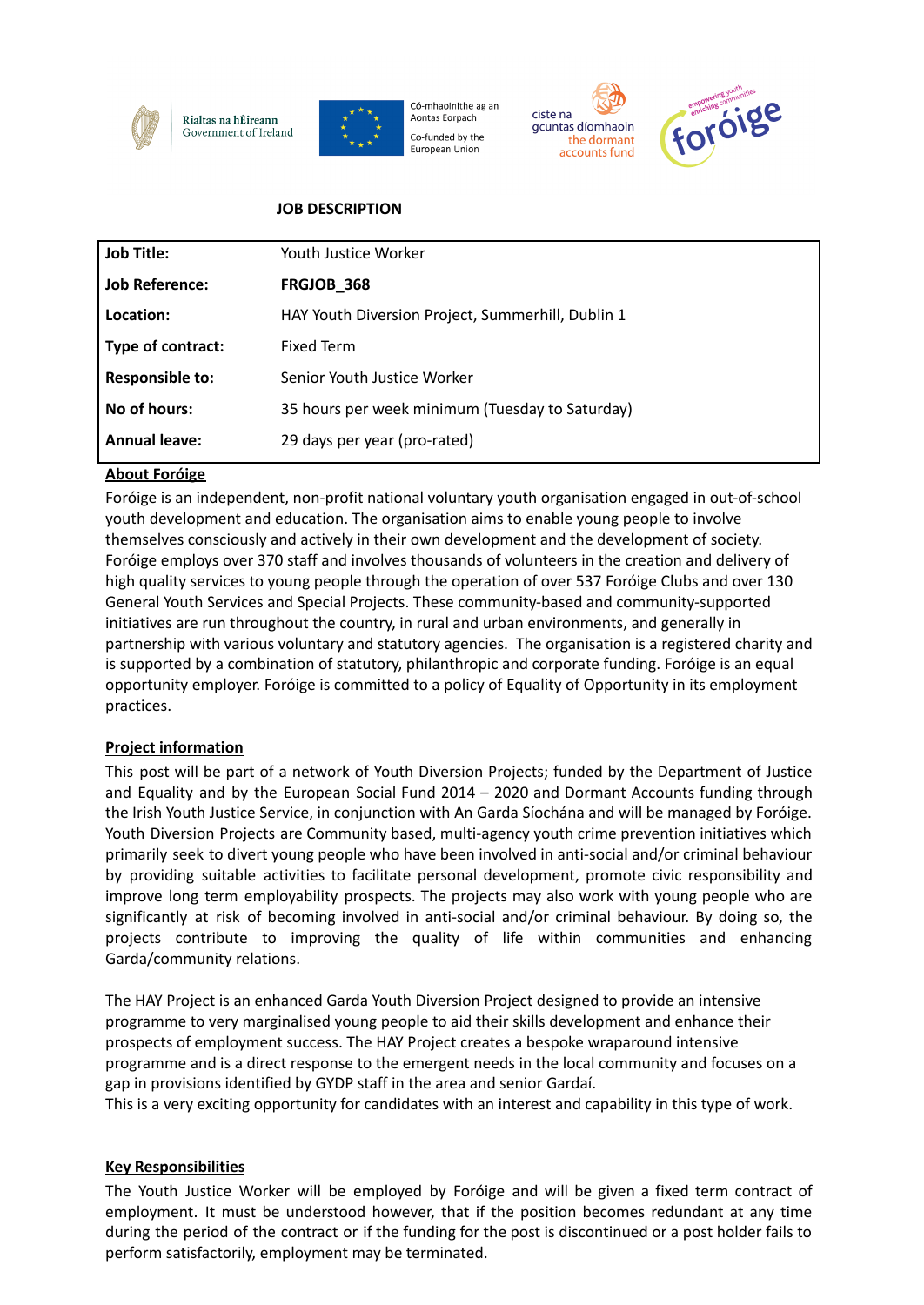The duties of the Youth Justice Worker, in carrying out any functions which may be involved in or arise out of the appointment, shall be as notified by the board of Foróige and/or its Chief Executive Officer from time to time. These duties will include:

- i) assessing and responding to needs of young people aged 12-17 years old in accordance with Foróige policy and procedure and Youth Diversion Project operational requirements
- ii) engaging young people who have offended in a process of learning and development that will enable them to examine their own offending and to make positive lifestyle choices that will protect them from involvement in criminal, harmful or socially unacceptable behaviours
- iii) implementing this engagement through a process of both individual and group-work and through outreach work where required
- iv) enabling young people to access and get optimum benefit from school / further education / training and employment opportunities
- v) enlisting the support of parents, family members, community groups and other volunteers and enabling them to engage effectively with the target group in youth development activities
- vi) Completing accurately and submitting on time any standard clerical procedure of expenses, quarterly performance reports, annual plan etc.
- vii) Operating efficient office procedures in line with data protection act requirements e.g. filing, keeping records etc.
- viii) Attending team meetings and preparing written reports as required for Management, Project Committee and Funders
- ix) Any such other relevant duties as the board of Foróige and/or the Chief Executive Officer or the nominee of the Chief Executive shall deem necessary for the effective implementation and the policy and programmes of Foróige and the HAY Youth Diversion Project.

### **Professional Qualifications and Experience (E=essential; D=Desirable)**

- Education to Degree standard preferably in Youth / Justice / Health Promotion work **(E)** (note; candidates with exceptional, relevant work experience may also be considered in lieu of degree qualifications)
- 1 year experience in a GYDP or similar role. **(E)**
- Relevant paid or voluntary experience of working with young people **(D)**
- Access to car and full Irish driving licence **(E)**
- Exposure and understanding of GYDP work and of working with young people from minority ethnic groups **(D)**

### **Person Specification** (All Essential requirements)

- Ability to build and maintain effective relationships with young people
- Good interpersonal skills, including ability to liaise with a wide range of contacts and build and maintain effective working relationships
- Excellent standards of accuracy and attention to detail
- Ability to be proactive, use own initiative and work effectively within a pressurised environment
- Positive and flexible approach to team working
- Good written communications skills, including ability to draft summary information and correspondence, good report writing skills
- Good computer skills, including Word processing, MS Access, Excel, Internet and PowerPoint

# **Requirements of all Foróige staff** (All Essential requirements)

- Commitment to the purpose of Foróige and to work within the values, policies and procedures of the organisation
- To act consistently in a professional manner at all times
- To participate in regular supervision with your line manager
- Flexibility in relation to hours of work to meet the needs of the work. Work during unsocial hours may be required